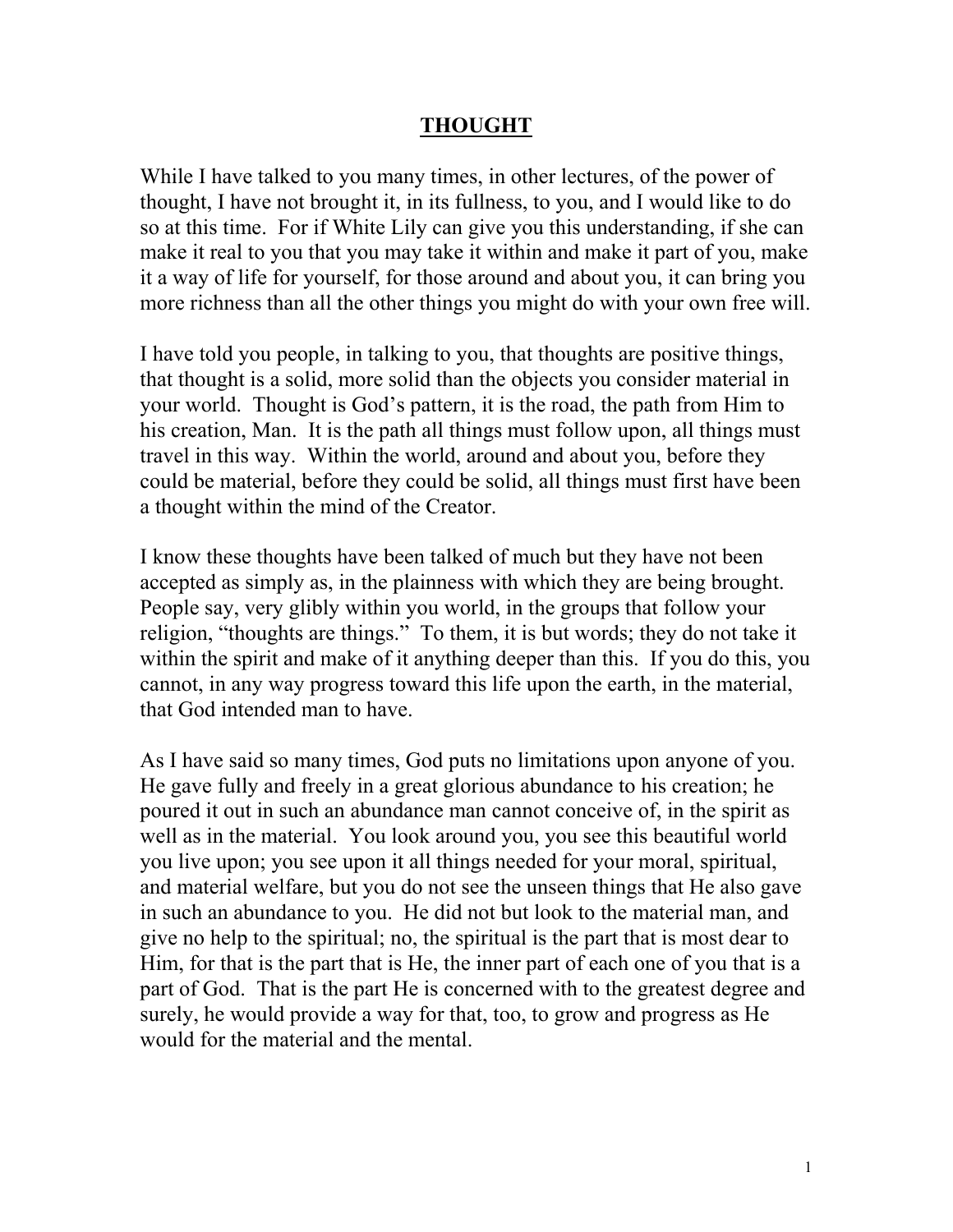As I say, "thoughts are things" but man has not yet realized to what an extent this is true. When you, within your conscious mind, form a thought, whether it be of good or evil, that thought is impressed upon the etheric waves. It goes into spirit, into the etheric sea, and there it is an impression, it has made an impression upon the ether waves of the spirit world. If this thought is allowed to form, to be expressed fully, without being recalled immediately, this impression is as definite as any solid you know to exist. It is more definite, for it is eternal. As I say, it is impressed into the etheric waves and there it is for eternity. Each thought that any of you have ever passed through your material minds is on record in this manner. These are the things you will be judged by, that you will be forced to look upon, when you meet yourself for the final judgement, and give account for.

As I say, they are more permanent than the very things you think of as being solid and enduring, for all things within your material world shall pass away; you are very much aware of this. But the thought forms made while you were in that physical body will not pass away. They, and the soul part within, are eternal as they are being formed each day, in this matter.

If you people could understand this and would learn the power of thought, you would be able to possess all things necessary; not only would you have all things necessary, you would have a peace and contentment that you, at this time, do not know for you would be in perfect harmony with God and His laws.

Jesus, the greatest of all mediums and teachers to manifest in your world, spoke of, and used, these very laws within his ministry. As it was read from your bible at this time, these very things were brought about by the power of thought; even as Peter walked upon the sea, he was able to do so because his thought was concrete and solid; he knew he was able to do it for he trusted in the word of his master. It was only when his thought changed, when it was negative to Him and he doubted that he began to sink.

The power of thought is greater than you have dreamed of. There are many laws that govern God's plan, natural laws, that the world must evolve by. The world, at this time, has but touched the surface of these laws. They do not know or realize what an abundance is there for them, but have but learned the first letters and have discarded the rest of the book.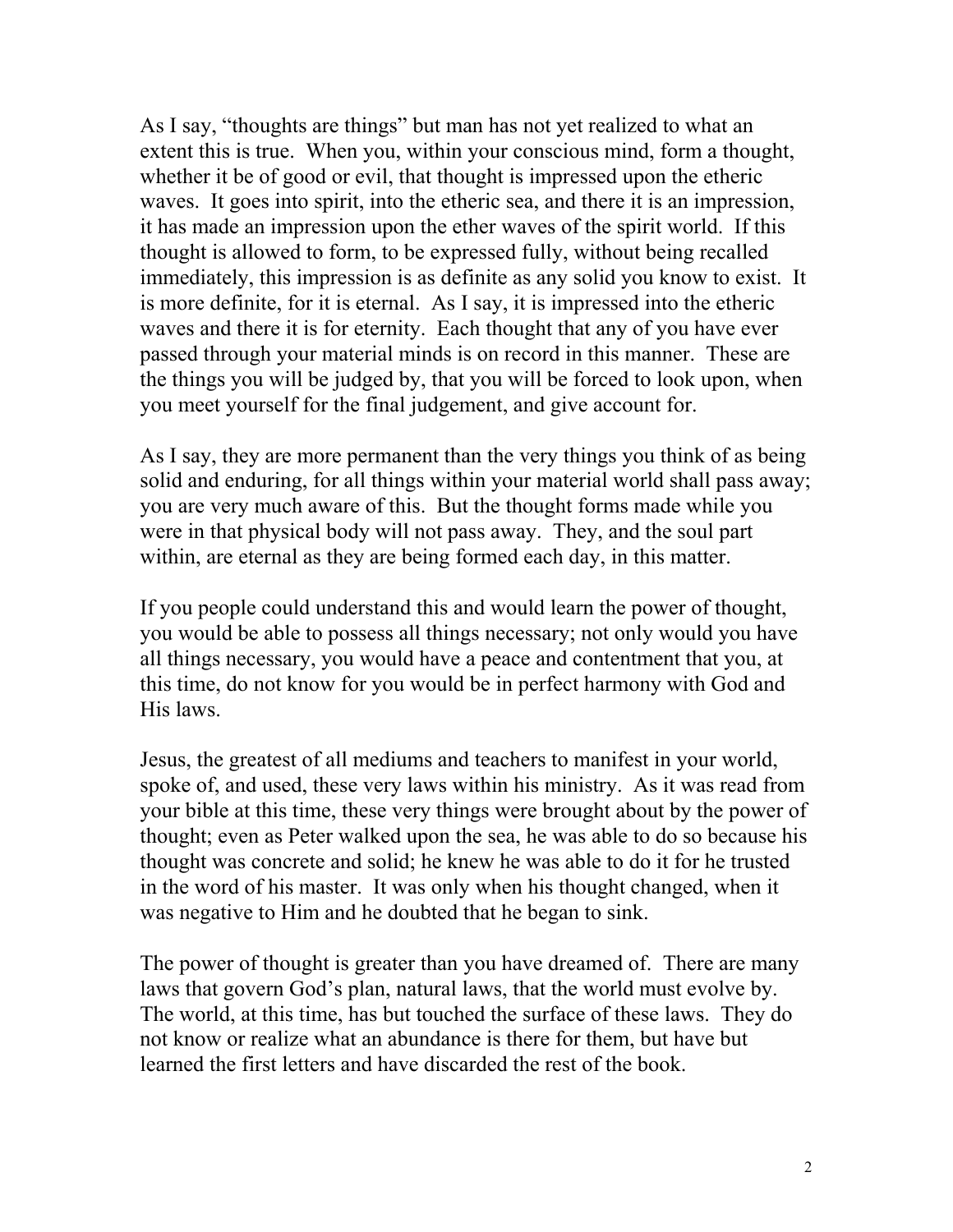There are laws of attraction, laws of compensation and many others; all of these can only be put into practice through thought. You must first understand power of thought, use it in the way it must be used to further God's plan, then all of these will be added unto you.

As Jesus said, when he was upon the earth and they marveled at his so-called miracles, "what I do, so may you do, many times greater." That is what he was speaking of. They, at that time, were an unlettered people, they were uneducated, they had not had the privileges of modern advancements that the people of your day enjoy. Even Jesus was handicapped by the teachings that were not, at that time, given. It was necessary for him to receive his impressions and his teachings almost entirely from the spirit world and he told them what he did they might do, many times greater for he saw a time of awakening coming, knowing that they would see and understand that these so-called miracles would be small in comparison with what could be brought about by the very ones that marveled at it.

As I say, this is necessary for you to recognize if you wish to bring forth and put into practice the natural laws. There is not a one of you, listening to spirit at this time, that, if you will take what is being said to you, deep within your spirit and within your mentality and think upon it until you have grown into a realization of it, that would ever, in any way, be devoid of anything needed while in a physical body. You would have a greater abundance than you would know how to use.

This is not just a promise White Lily is making to you, this is truth for whenever you turn your thoughts to a positive state; whenever you make of your thought forms, in this etheric sea, a positive, magnetic force, all previous thoughts that have been sent forth in the same vibration will be drawn within the same vibration and all good that has accrued down through the ages will once again be rewarded to you.

That is how great the power of thought is. There is no condition of the body, and I do not care what the doctors of your world may call it, what disease it might be, however impossible of curing it might seem to be, that with the proper understanding of thought power, could not be eliminated instantly.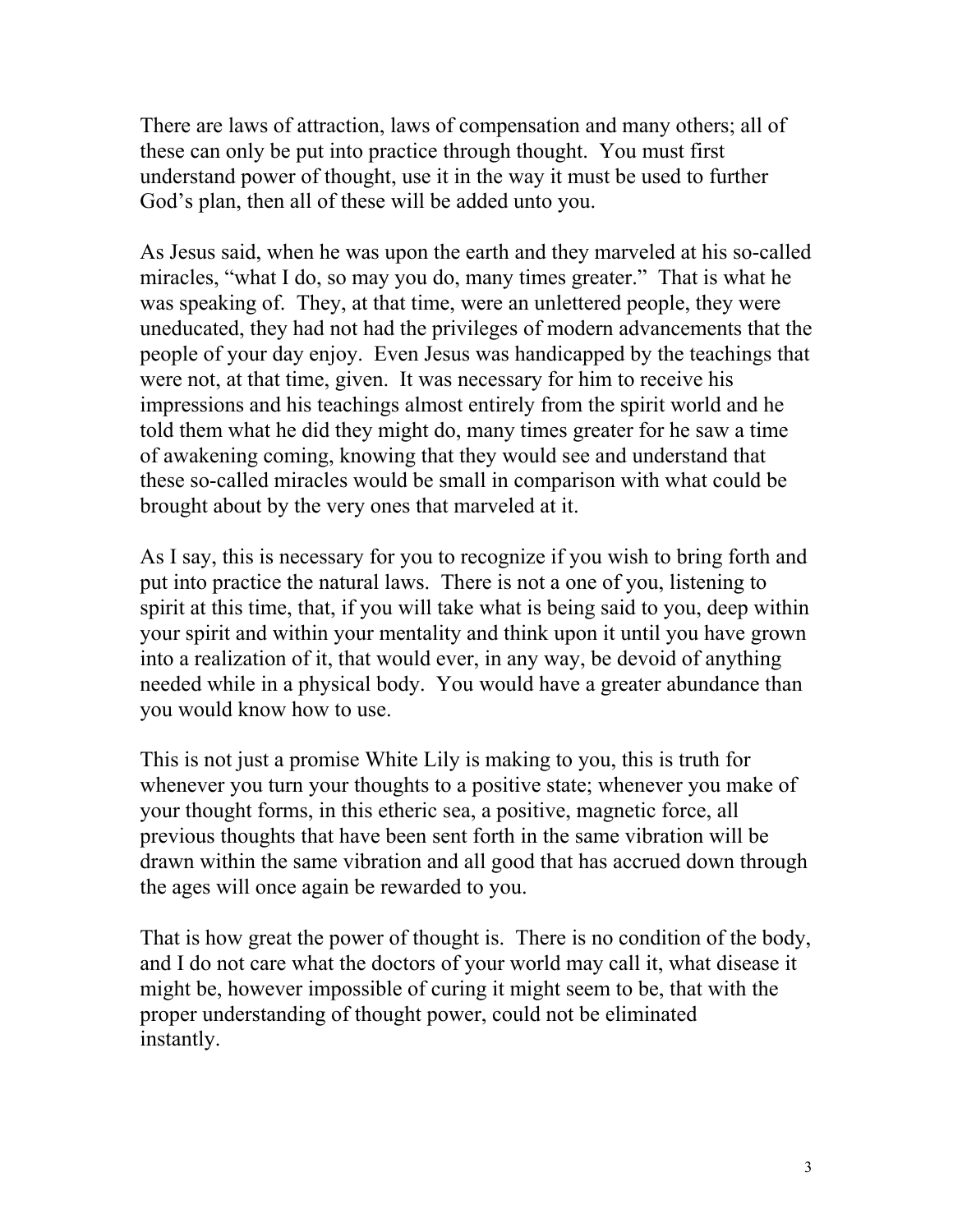It is the greatest force man has at his command and he, in truth, uses it the least. He but thinks with the surface, with the everyday things around and about him; he does not dwell and delve within the greater possibilities.

I would like all of you to test what I am bringing to you. Ask, when you leave your rest in the morning, that the spirit people be around and about you, be a help to you, that they watch over you, that each time, throughout that day, each moment of that day, you, in no way possess a negative thought within your mentality, that all things expressed are of faith, of knowledge, of goodness, of upreaching. This can be made a habit so that no negativeness will ever enter within and whenever this is accomplished, the world is yours. All things you desire, truly, will have been added unto you, not only of the physical, of the health of your body, but also all material goods needed, all peace that man, so sorely, at this time, needs to strive and find.

All these things are yours; it is only by the limitations of your mind to this great inflow of love and strength, the teachings that flow from your creator into you, all this, truly, will be added.

As I say, I wish you to prove it yourselves. Do not, when you arise in the morning say to yourself, "I hate to go to work, because I'm afraid that is going to cause trouble, - I don't think I can get that man to buy." You won't! As long as you yourself, have sent out this thought form before this man was even contacted, you haven't a chance, unless he is so determined to buy it that the thought forms he has sent out are stronger than your negative ones. That is the only chance you would have of selling in that condition. But if you arise, and face the day, bright, and full of hope, knowing you are a child of your father and go forth, the thought of good toward all and love for each and every fellow being, knowing that as you express, so will it be given unto you; say unto yourself, "This is a glorious day, I am going forth to do whatever is best, I am going to bring to this man what I know he should have, it will be very easy for me to persuade him to buy," it is already done. You have brought it about before you contacted him. It works with all things, in every small detail within your day to day life. As I say thoughts are solid, they are concrete, they are as you see rise within your sky. It is real, it is not figment of the imagination. It is truth and man has failed to grasp it.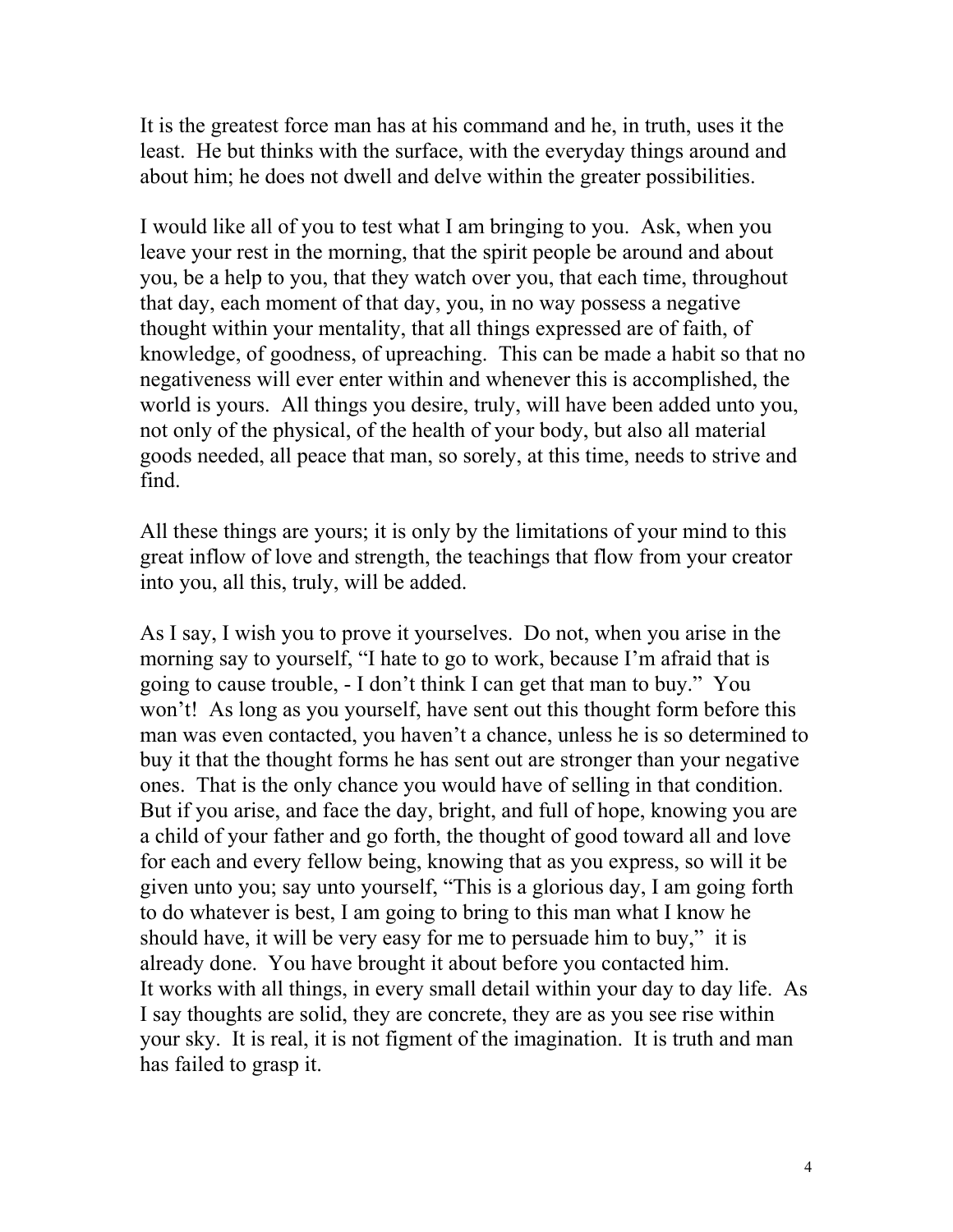If you have, within your physical body, trouble, worry, pain, you, upon arising, ask your Heavenly Father it be removed, knowing that it is but a negative condition, that has caused this to be present within knowing that God has power to do all things, that it is only within you that any limitation could stand in the way of healing being performed and when you ask, knowing this, you are healed. There is no waiting, there is no supplications, long pleadings needed; that is not necessary. It avails you nothing if within your own mentality, you have not a positive thought, if within your spirit, you do not have the knowledge He is a loving Father; an abundant giver, that all things are possible and that, as you ask, believing, you shall receive.

I know I make it sound very simple, in one way, and still, in another almost impossible for you to live to, while yet in a physical body, but it is not impossible; it is as easy for you people to form the habit of positive thought as it is to go through your span upon the earth with negative conditions around and about you, and how much more you have to gain, for when you start with positive thought, whether it be of the material, mental or spiritual, you need not worry, for all things will be given. You cannot have positive thought, you cannot make the right thought forms with one part of your trinity and the others not also receive. Whenever you start putting this into practice, whenever you can become as a little child and take this within yourself and know, it is that simple, that is the way it can be done, and do it, as I say, you will have an abundance undreamed of.

There is nothing impossible to you. Each one of you are a part of God, each one of you are God and nothing is impossible to Him. It is only when you have misunderstanding, when you place a block yourself between you and your Father that the way is closed, that the very things He most desires you to have cannot be brought to you.

I hope all of you will think upon this; that you will cast aside all barriers that prevent the greatest of Him manifesting to you. I hope that all of you will try and see for yourself what we are speaking of is true; it is there, it lies in front of you. Take it up and use it; do not allow this greatest of all gifts to be left idle. It can make for your world, a revolution that man through all his wars, through all his talk of wars and treaties has not yet been able to do. It would bring peace faster than anything man has, as yet, conceived of.